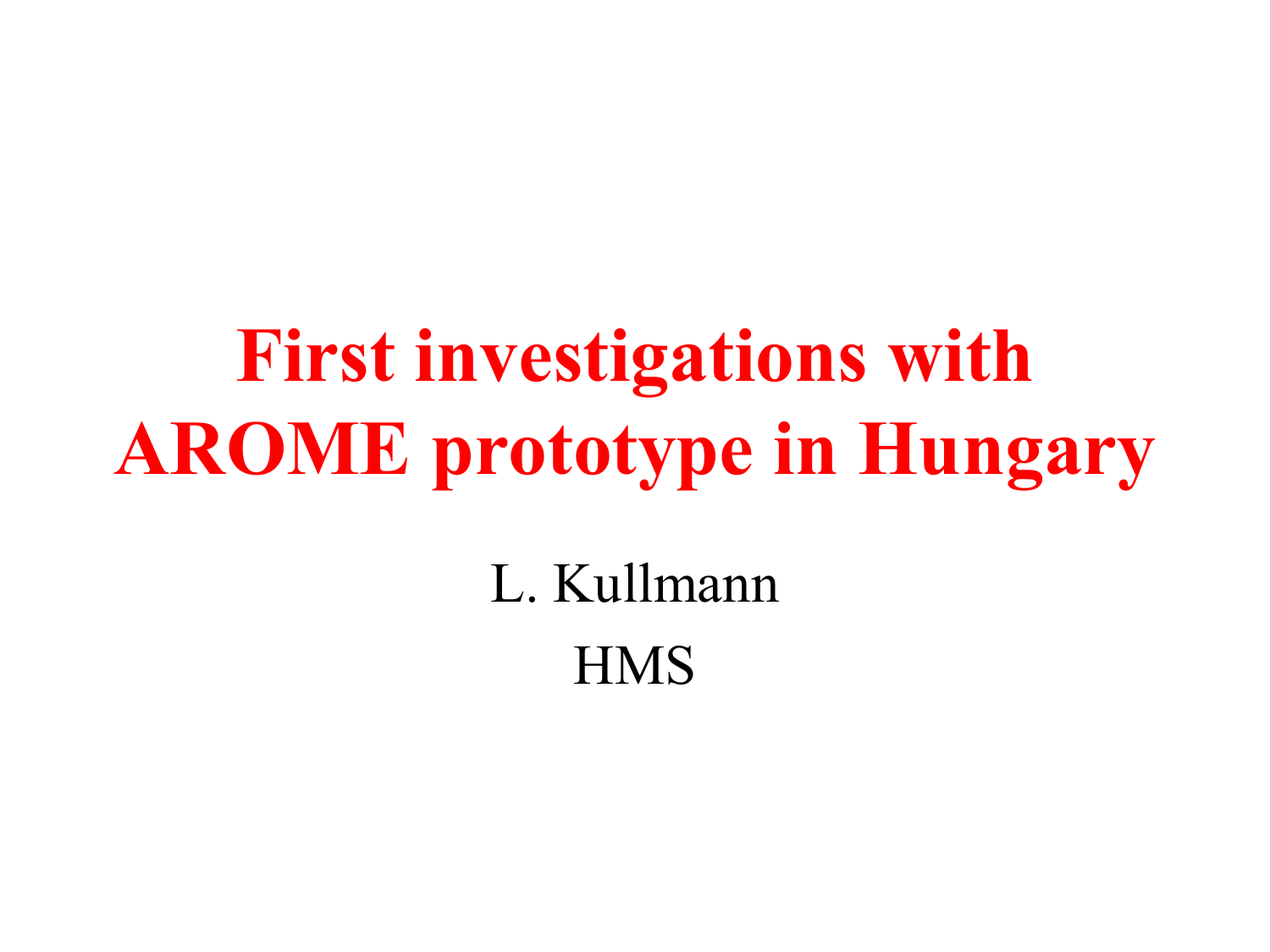### **Overview**

- Installation
- Running AROME at HMS

– domain, creating init & LBC files

- Case studies
- Conclusion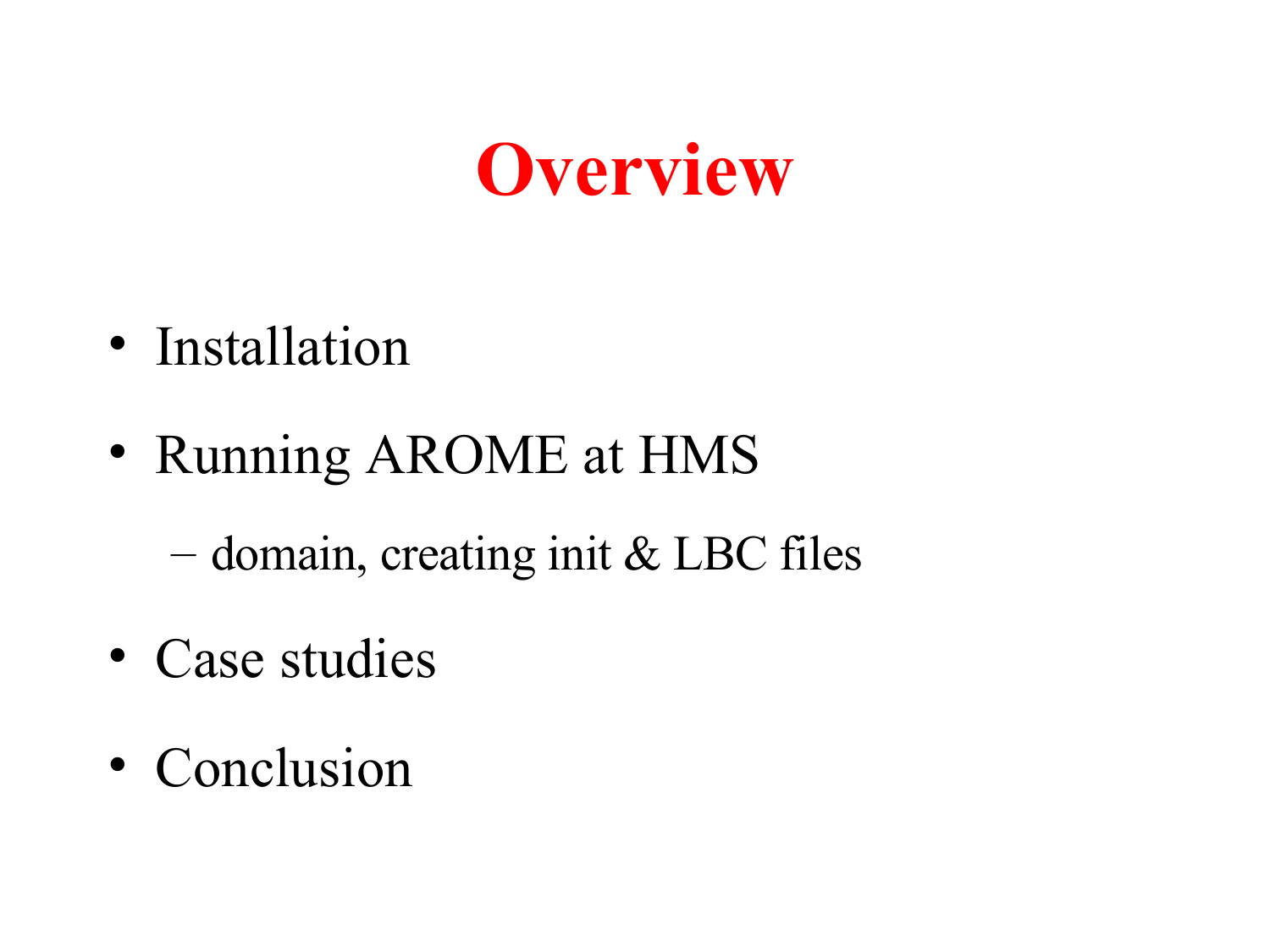### **Installation**

- AROME,  $cy29t1$   $t2$ – gmkpack.6.1
- IBM p655 cluster
	- 4 node, 8 CPU/node
	- 1.7GHz power4+ CPU, 4GB/CPU
- Problem with NPROMA!
	- exists only for small NPROMA values
	- part of it is solved: (in rain ice.mnh)
	- no significant difference in result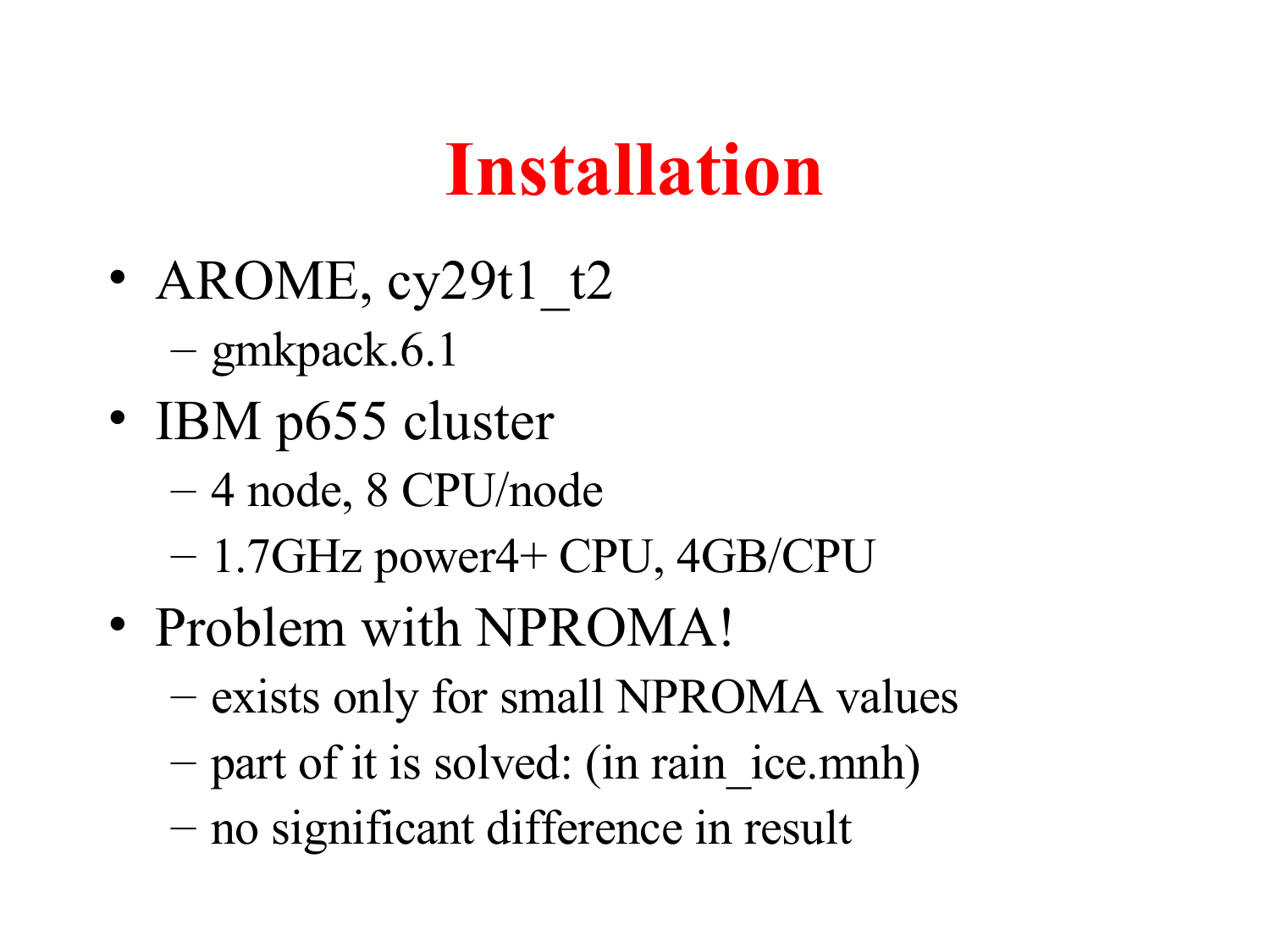# **Running AROME at HMS**



runs only at Meteo-France currently!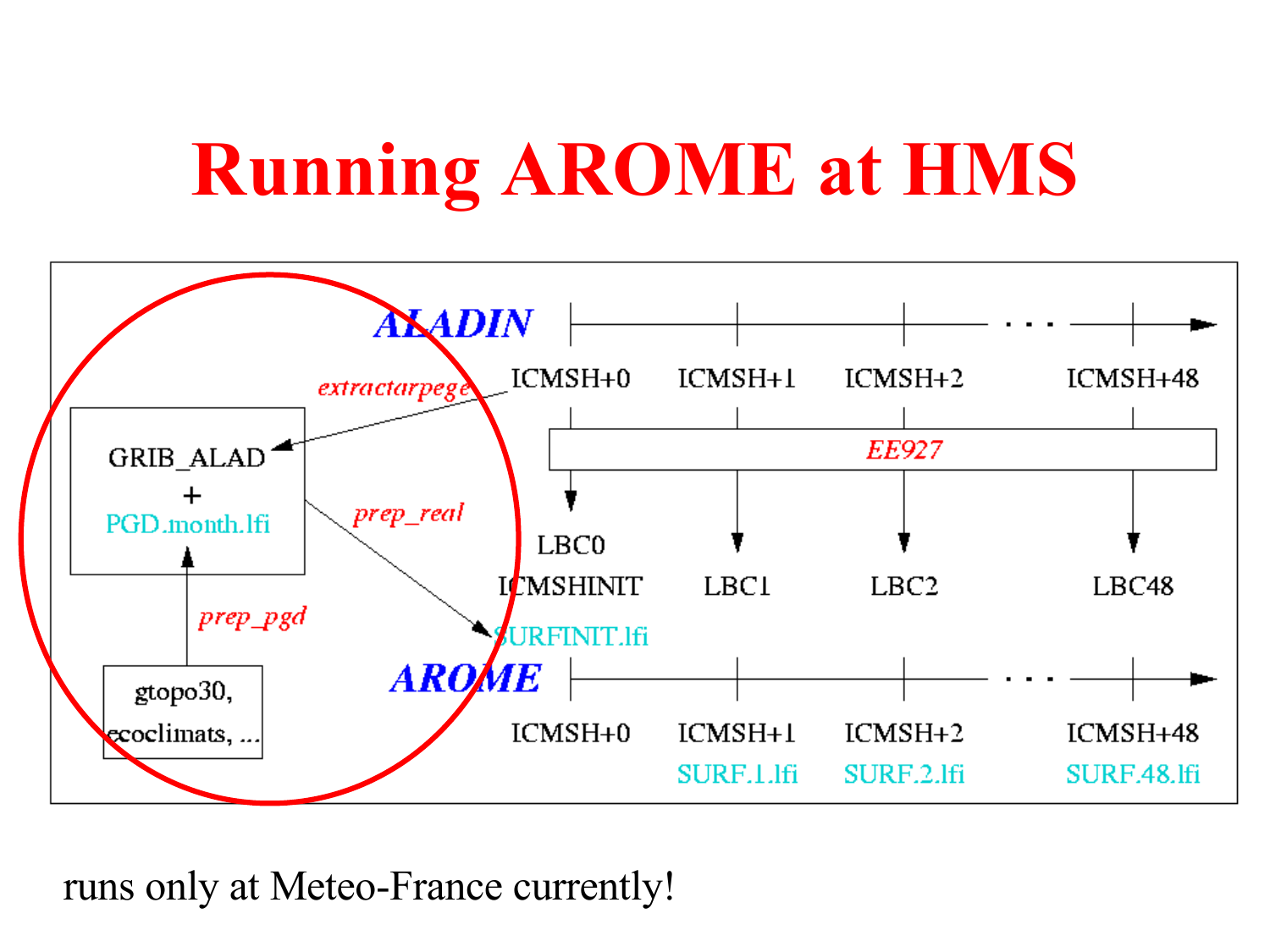### **Domain characteristics**

### **Coupling domain** ALADIN/HU

- resolution: 8km
- # of points: 360x320
- vertical levels: 49

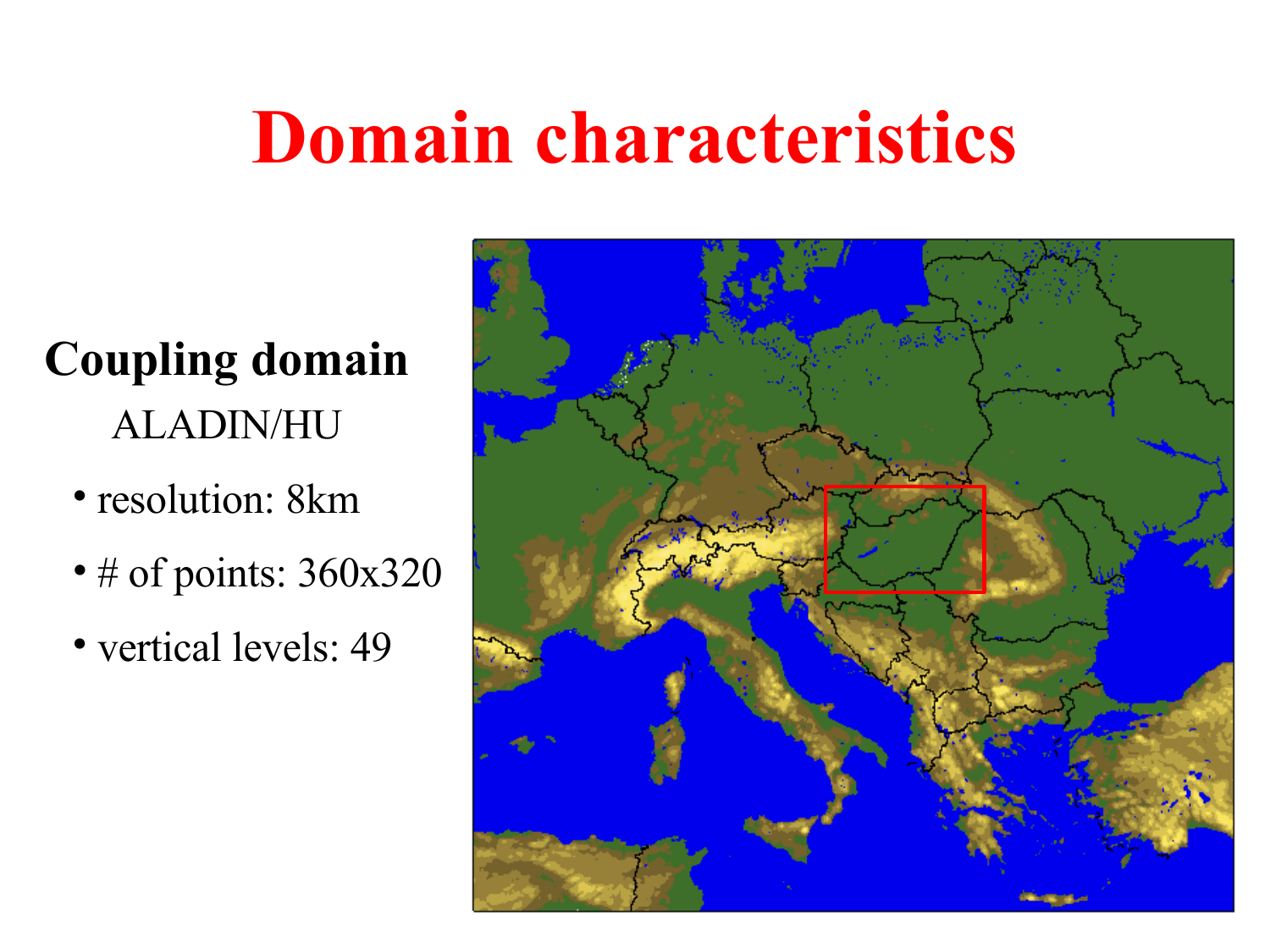### **Domain characteristics**

#### **AROME domain**

- resolution: 2.5km
- # of points: 250x160
- vertical levels: 49



24h integration on 16 CPU  $\approx$  4,5 hour!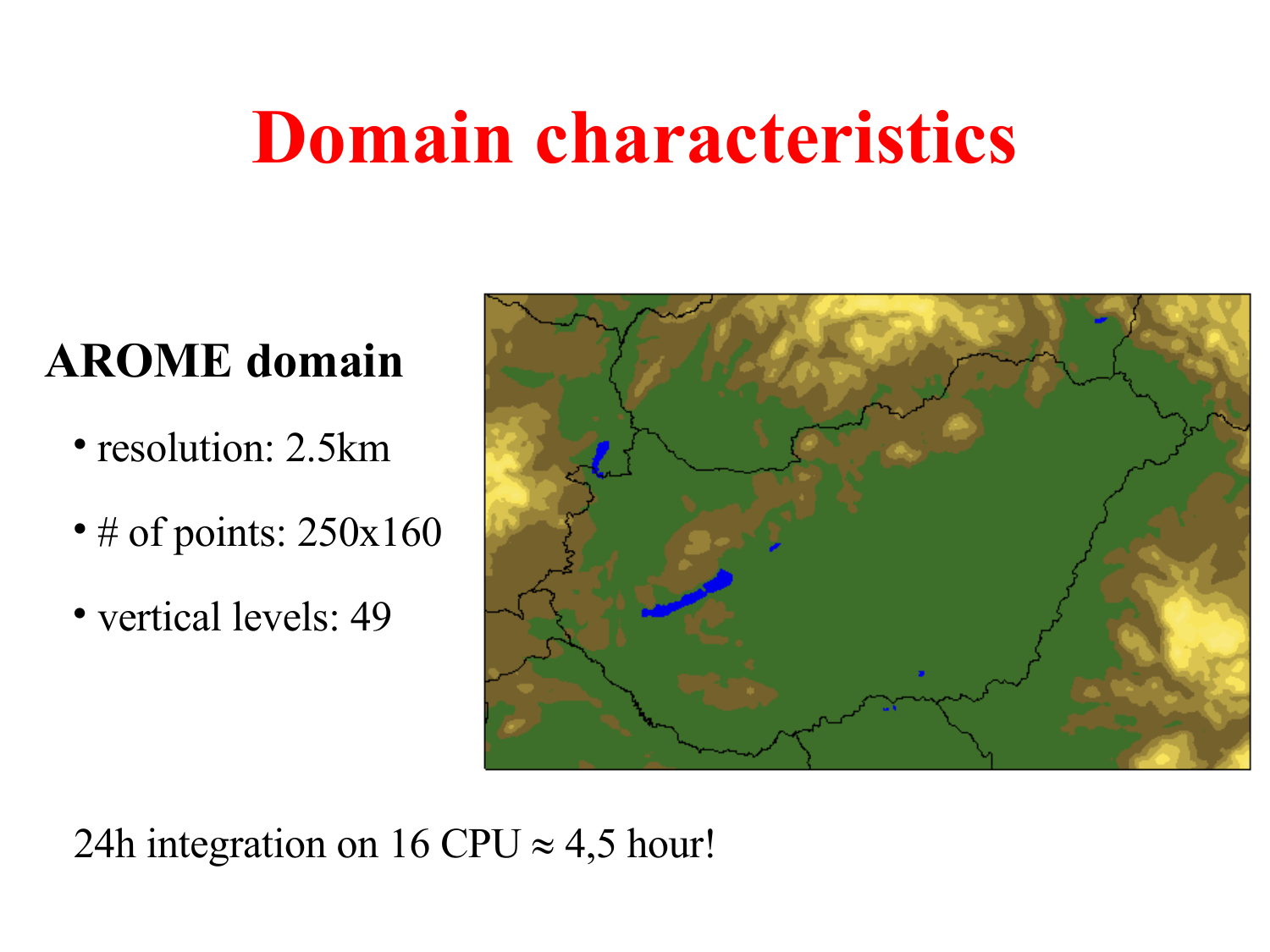### **Case studies**

- Just started (only a few cases)
- concentrating on heavy precipitation cases
- sensitivity on:
	- coupling model
	- coupling frequency
	- domain size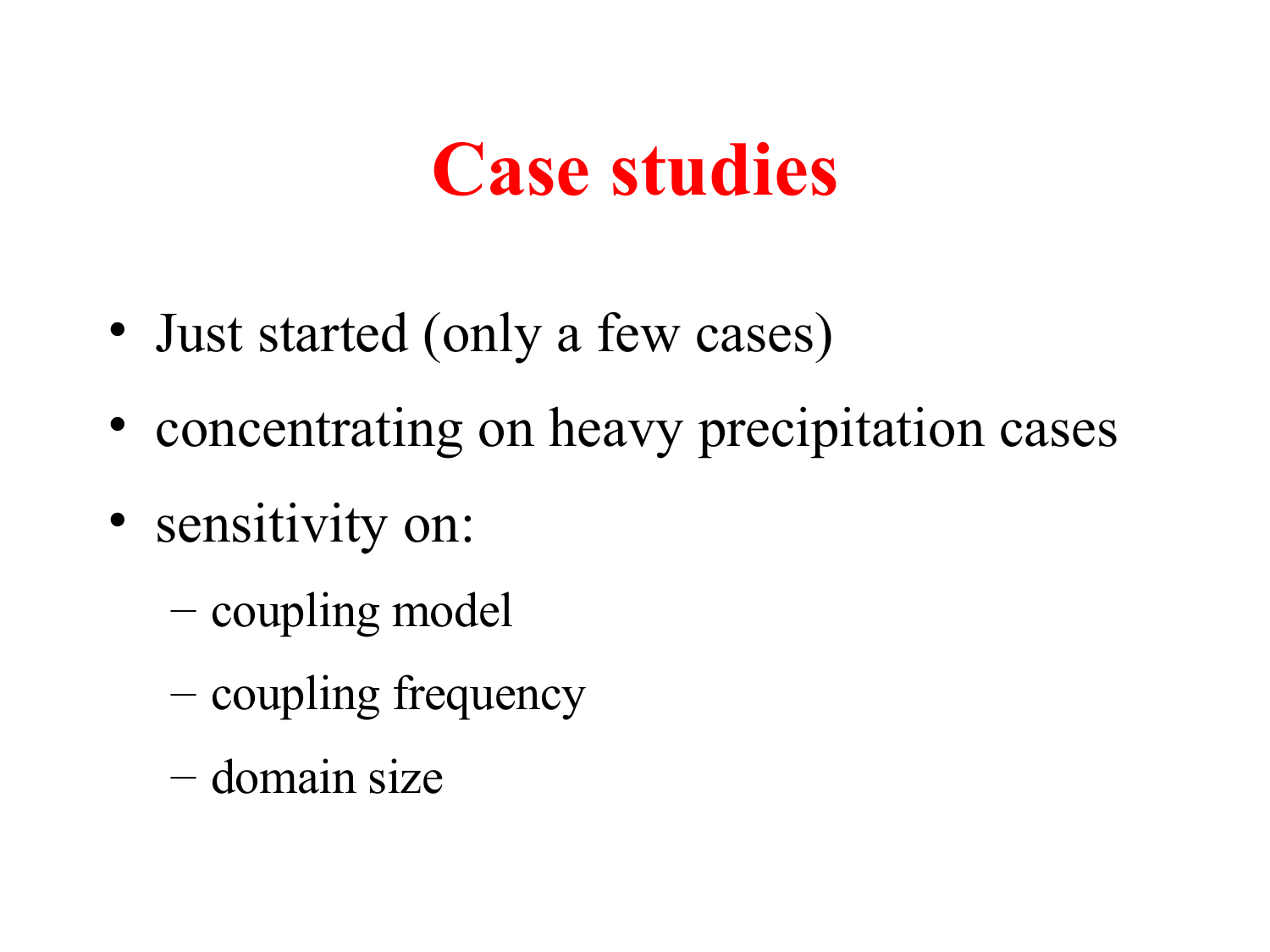## 2005/08/15, 0UTC

Sensitivity on coupling model

- 2. AROME coupled to ALADIN dynamical adaptation
- 3. AROME coupled to ALADIN 3dVar (In both cases 3h coupling freq were used)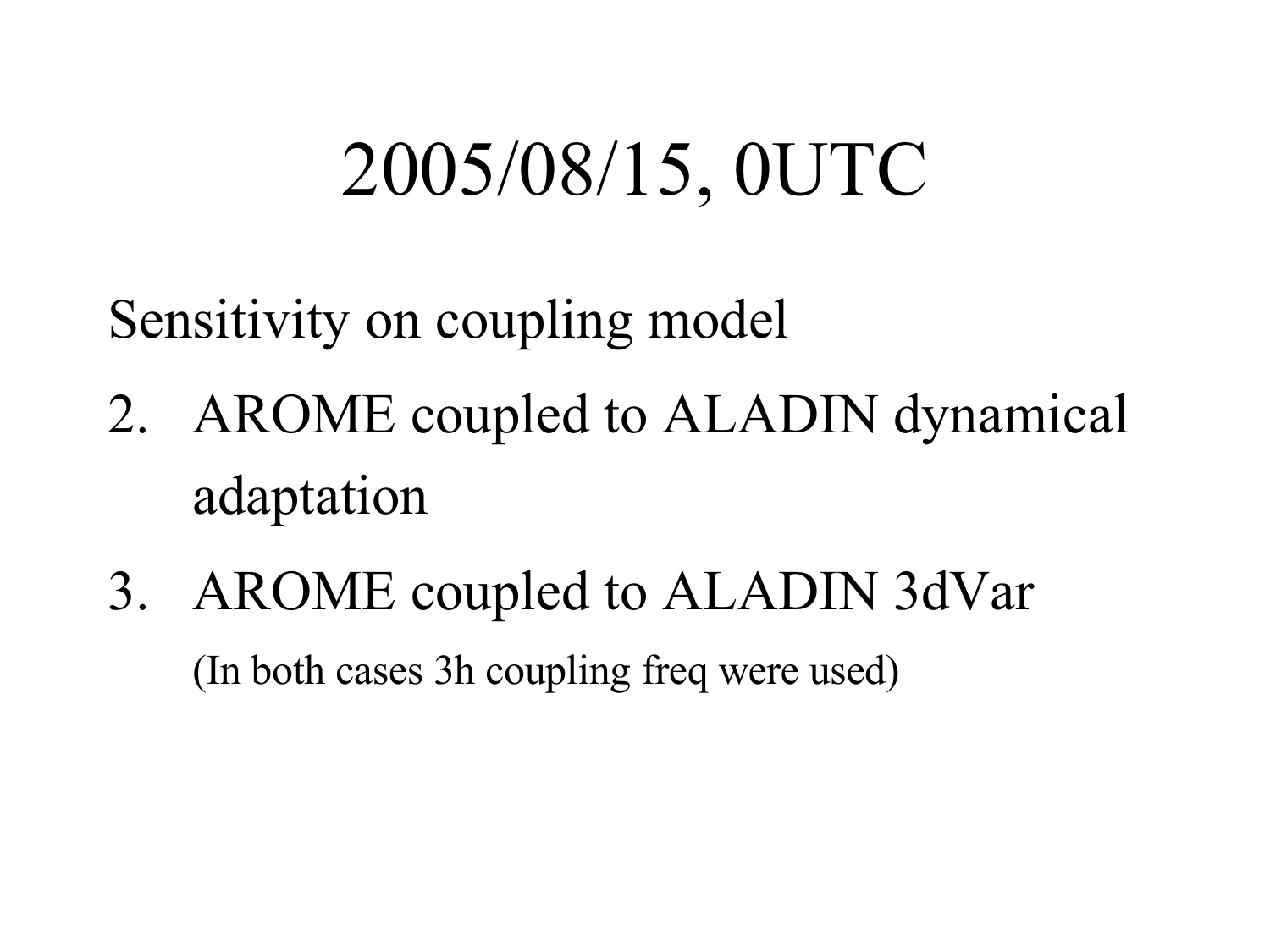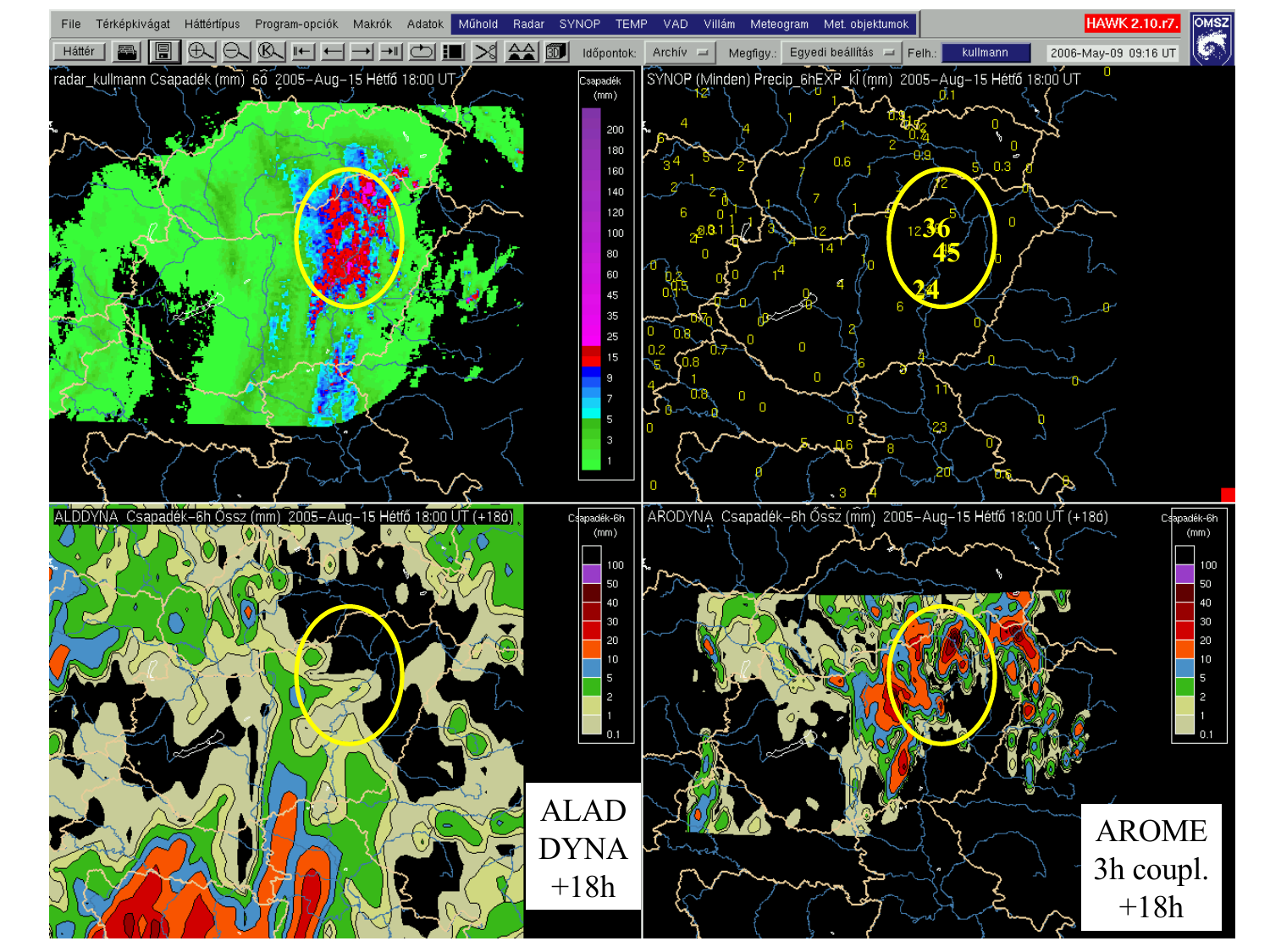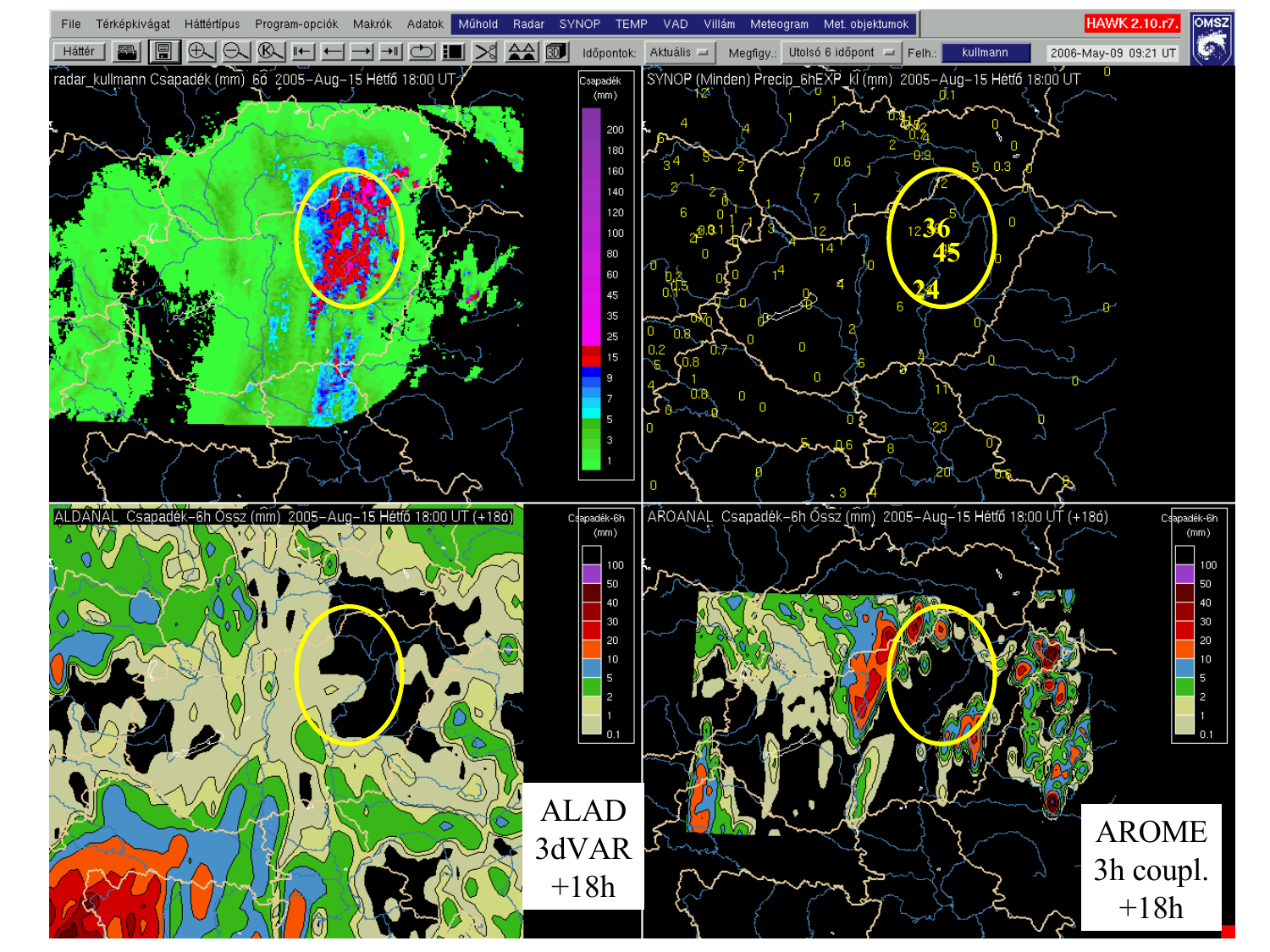### 2005/06/28, 0UTC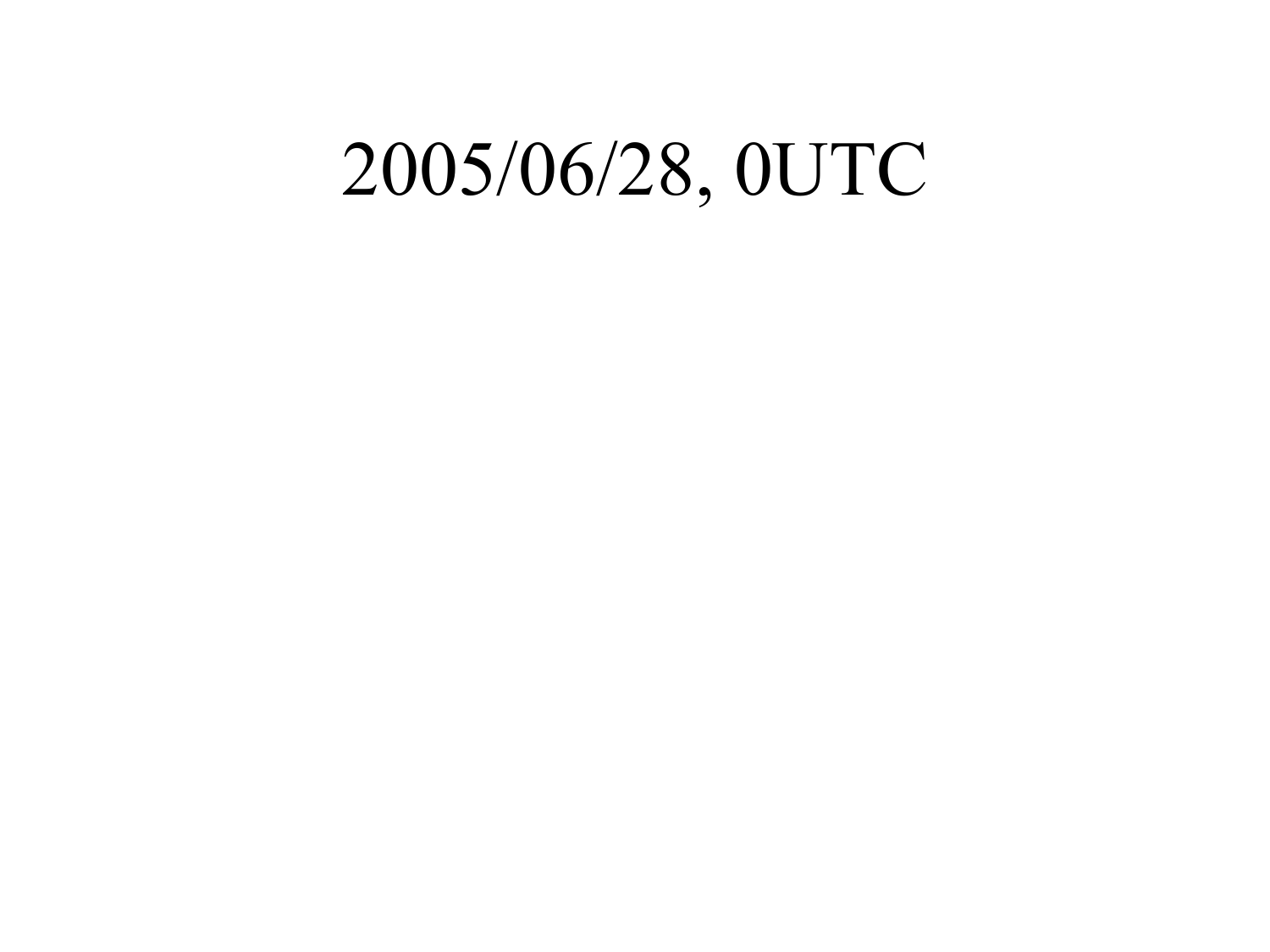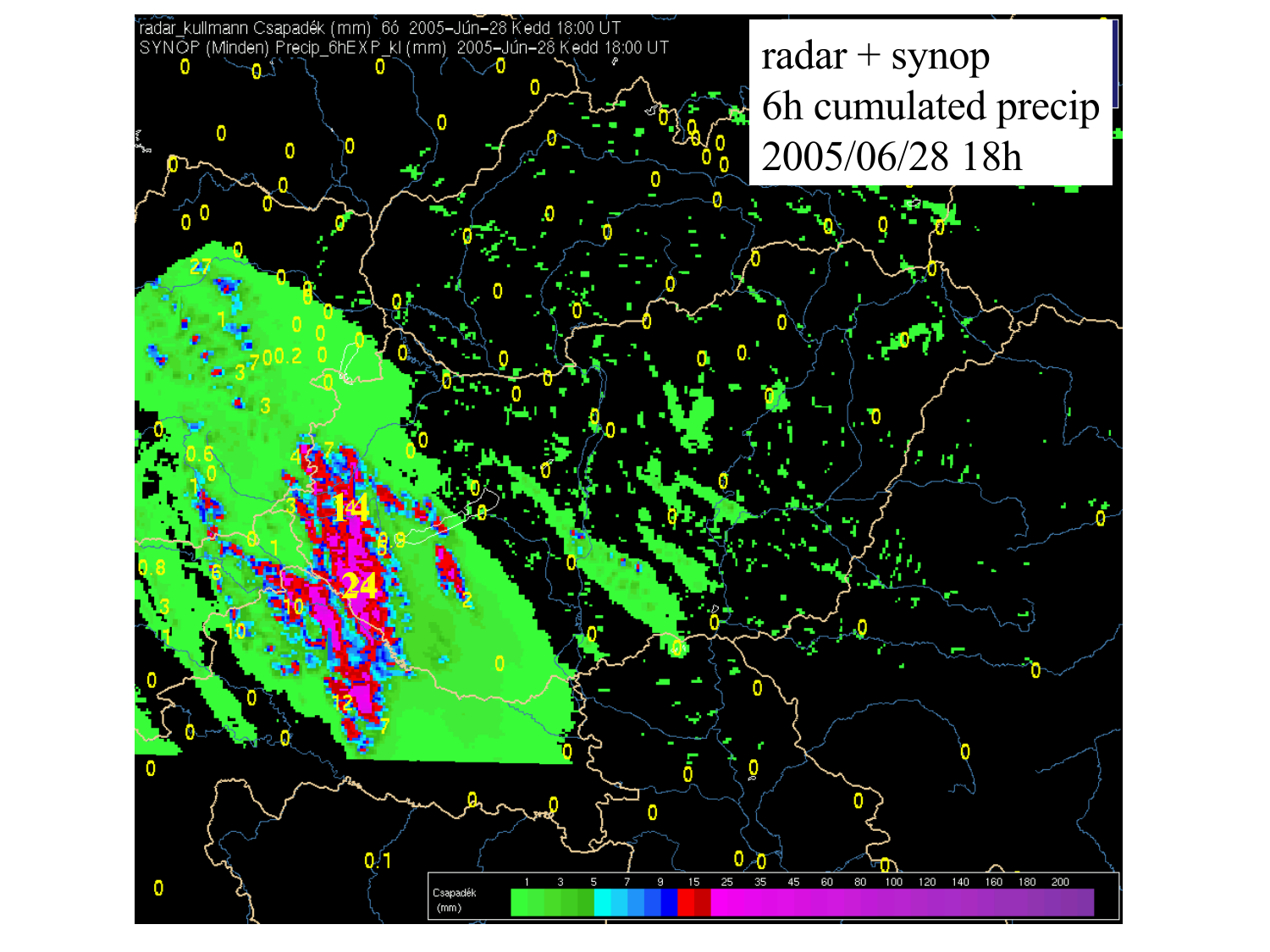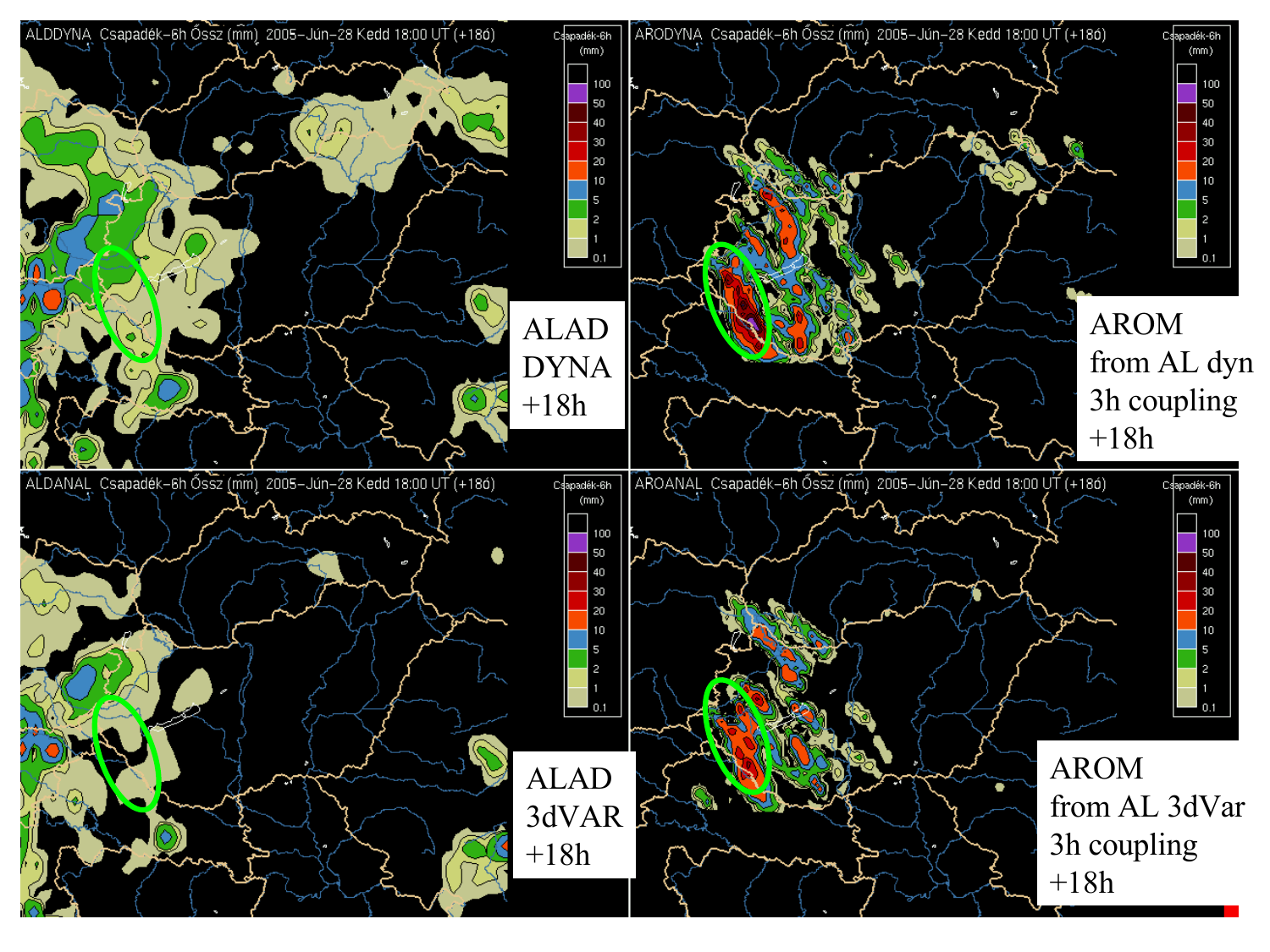## 2005/08/21 12UTC run

Sensitivity on:

- Coupling frequency
- AROME domain size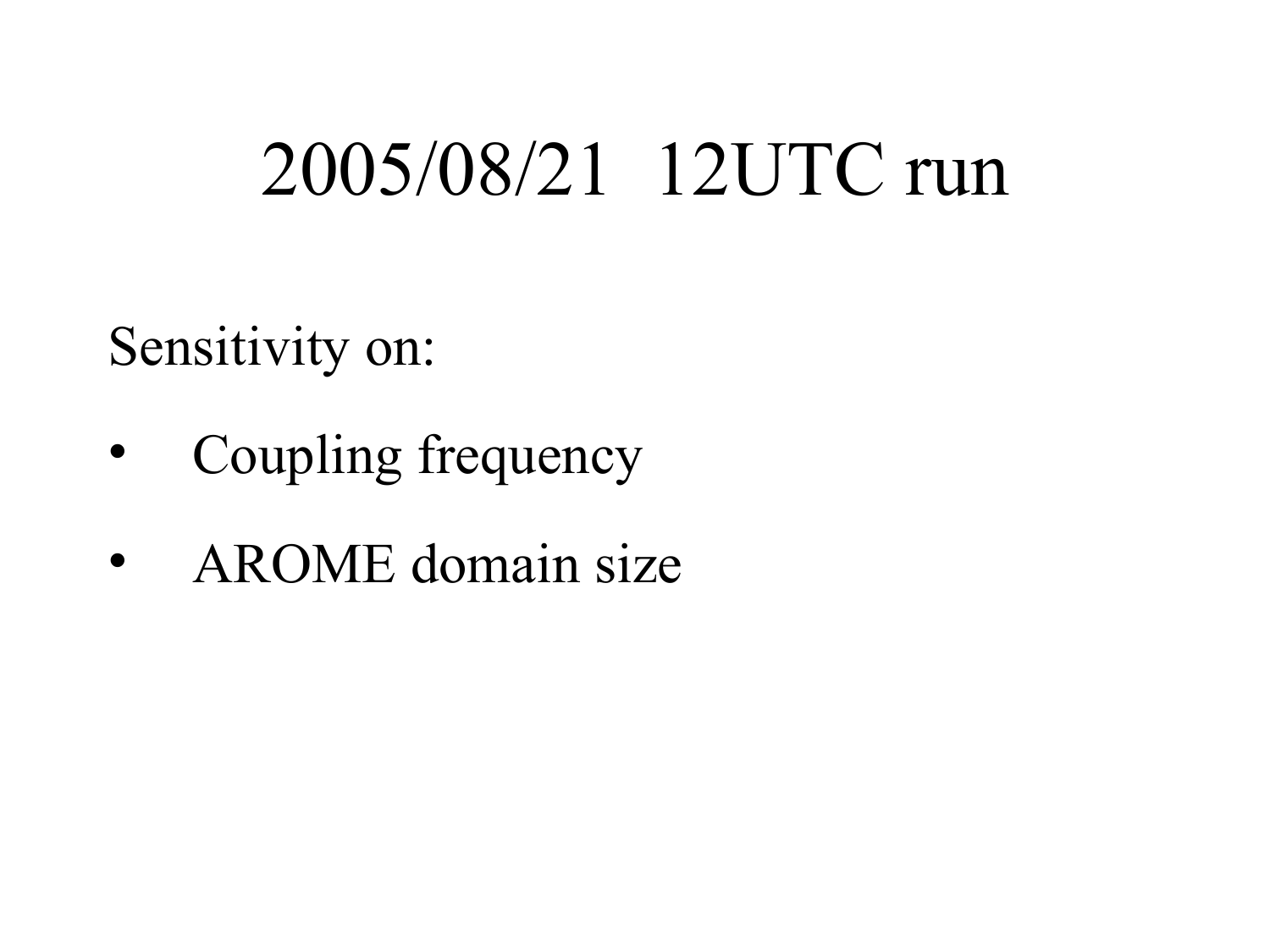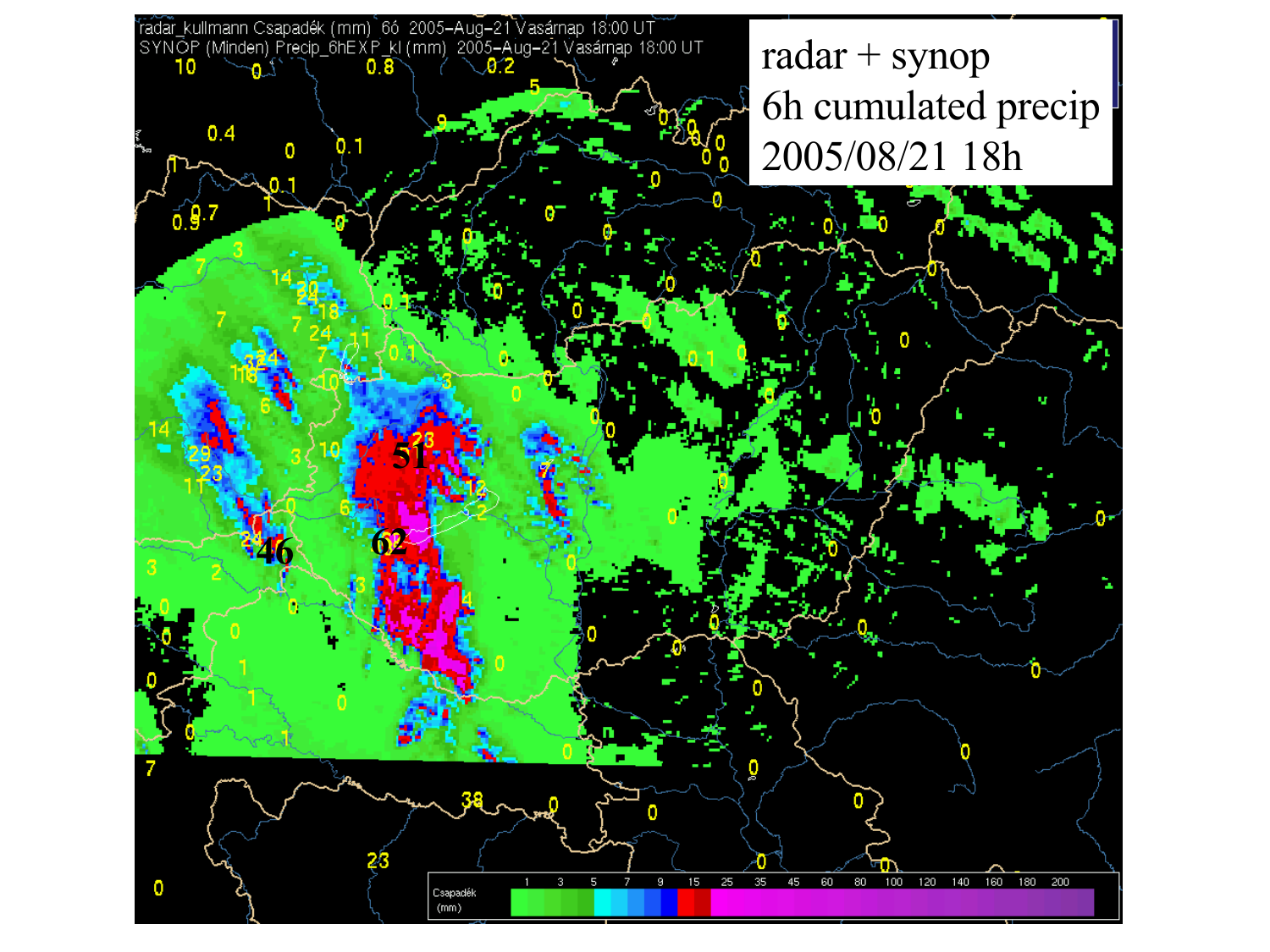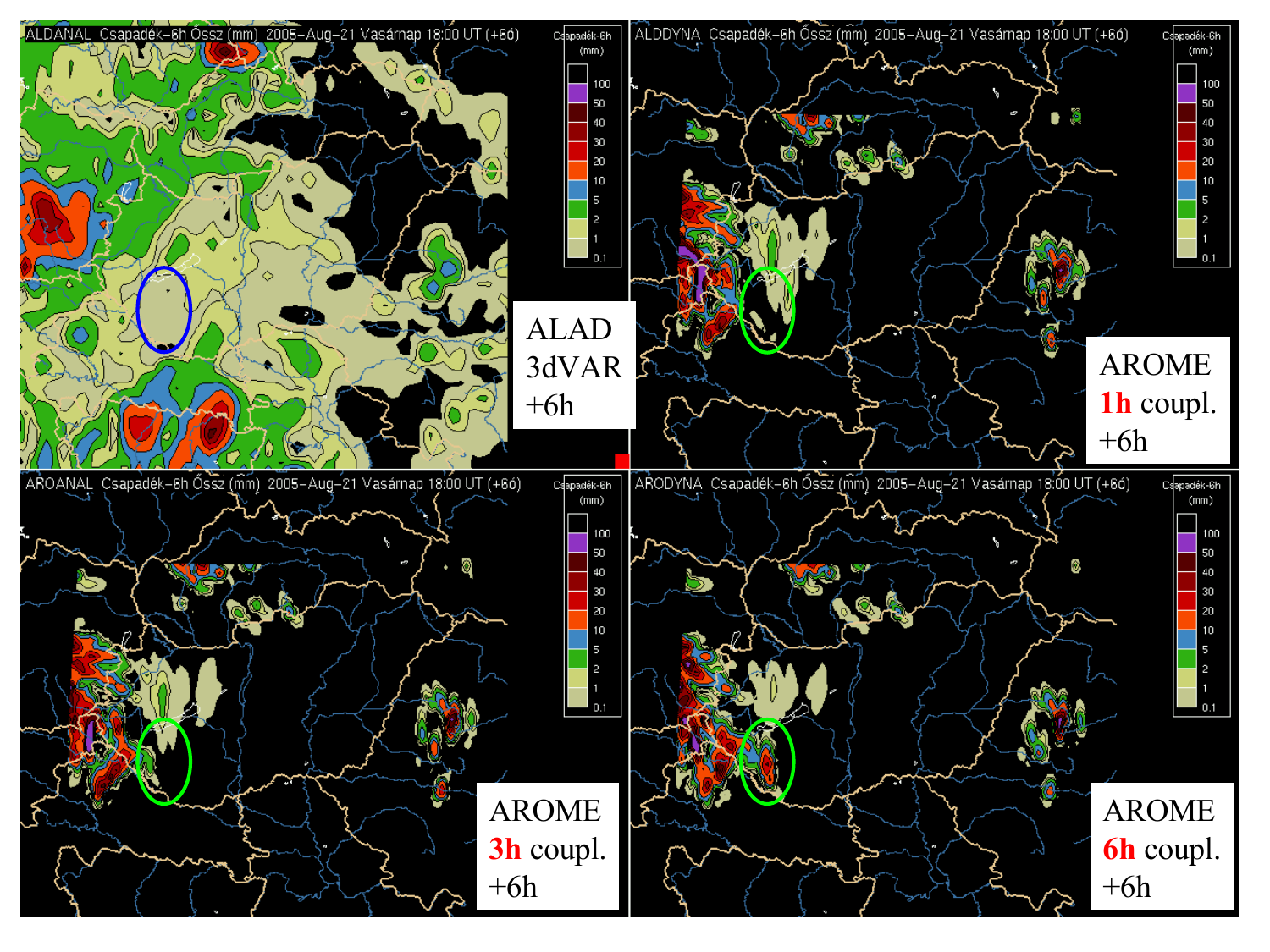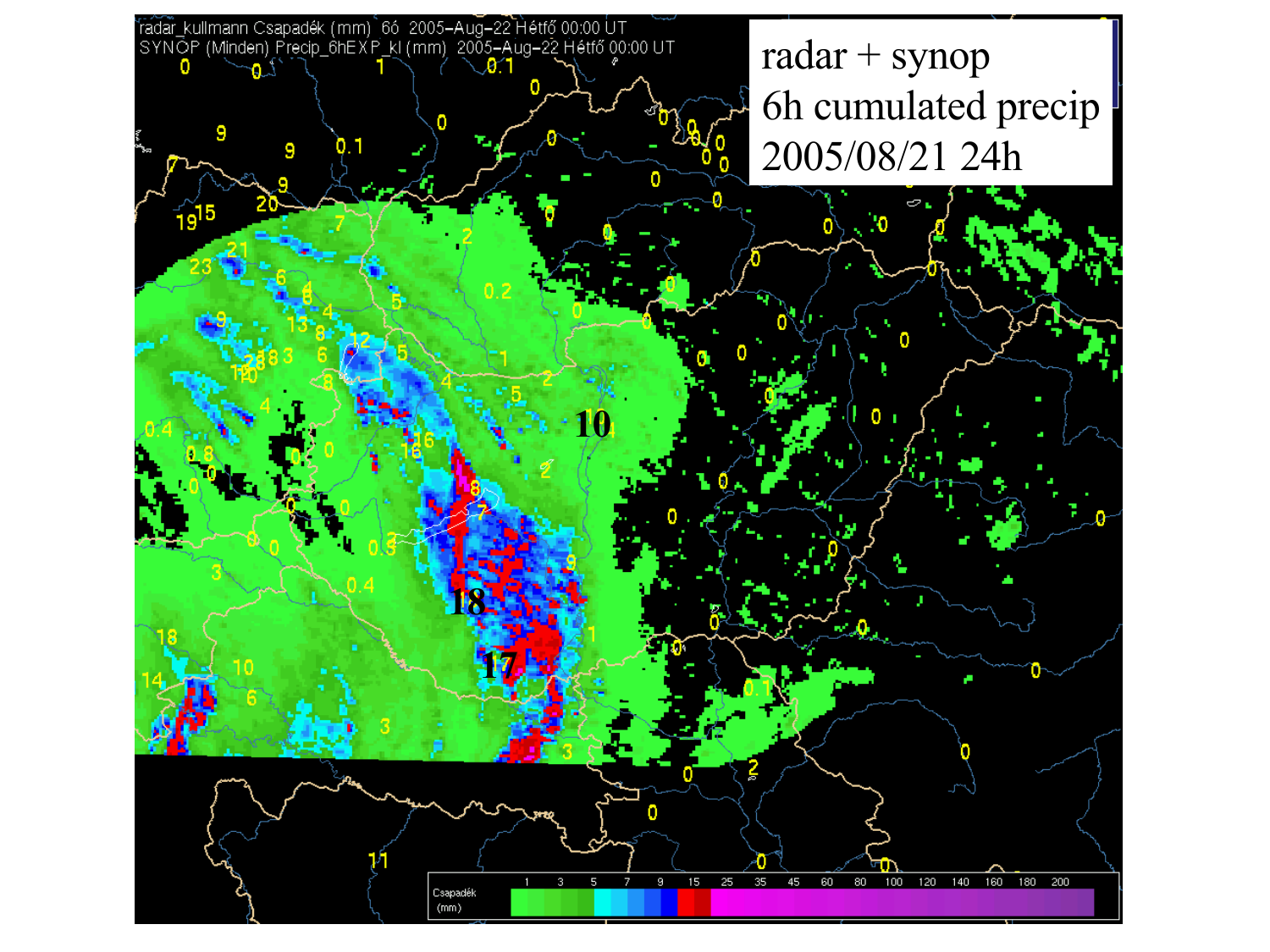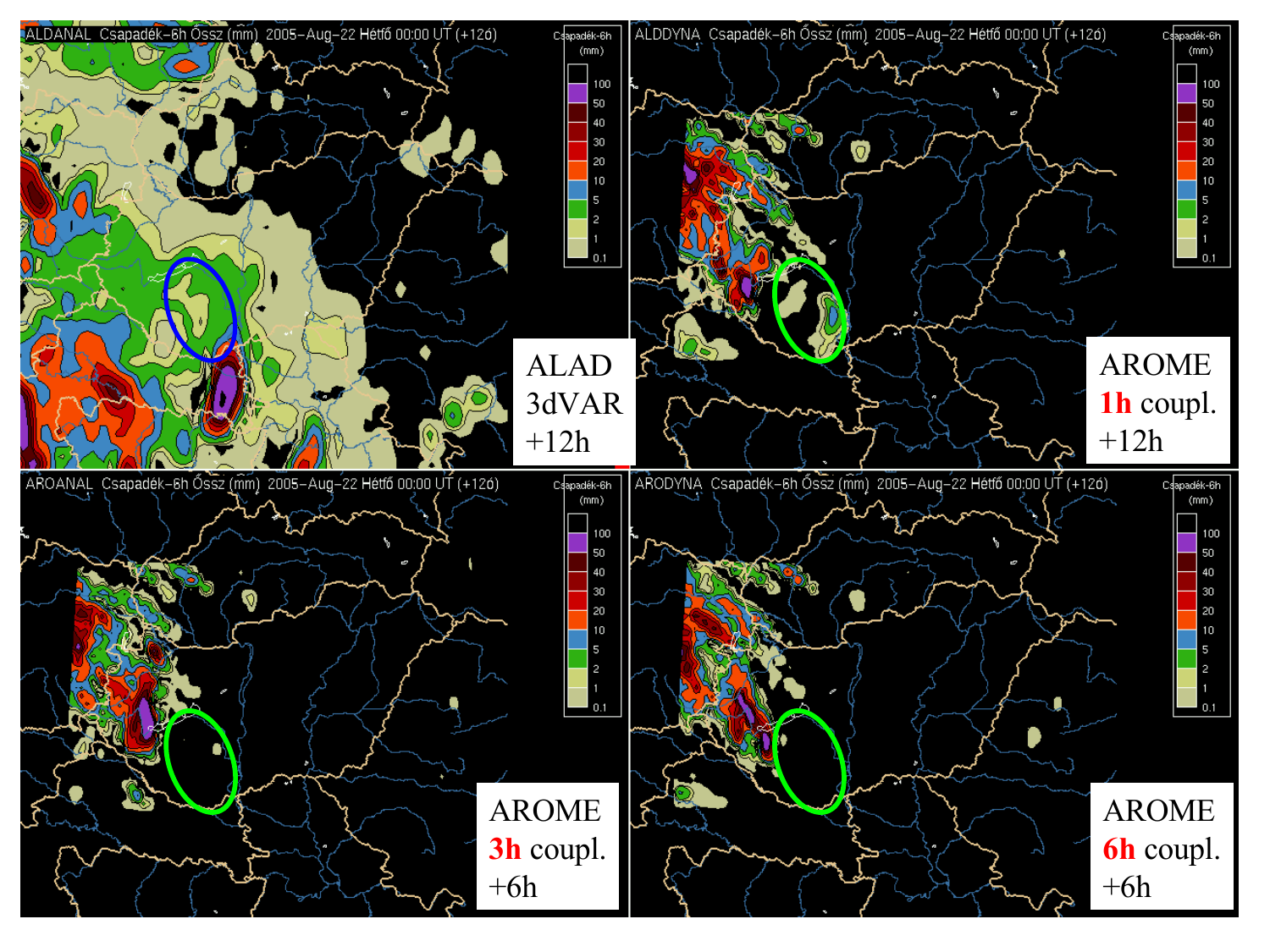#### **Define a new, bigger domain**:

- resolution: 2.5km
- # of points: 300x192
- vertical levels: 49

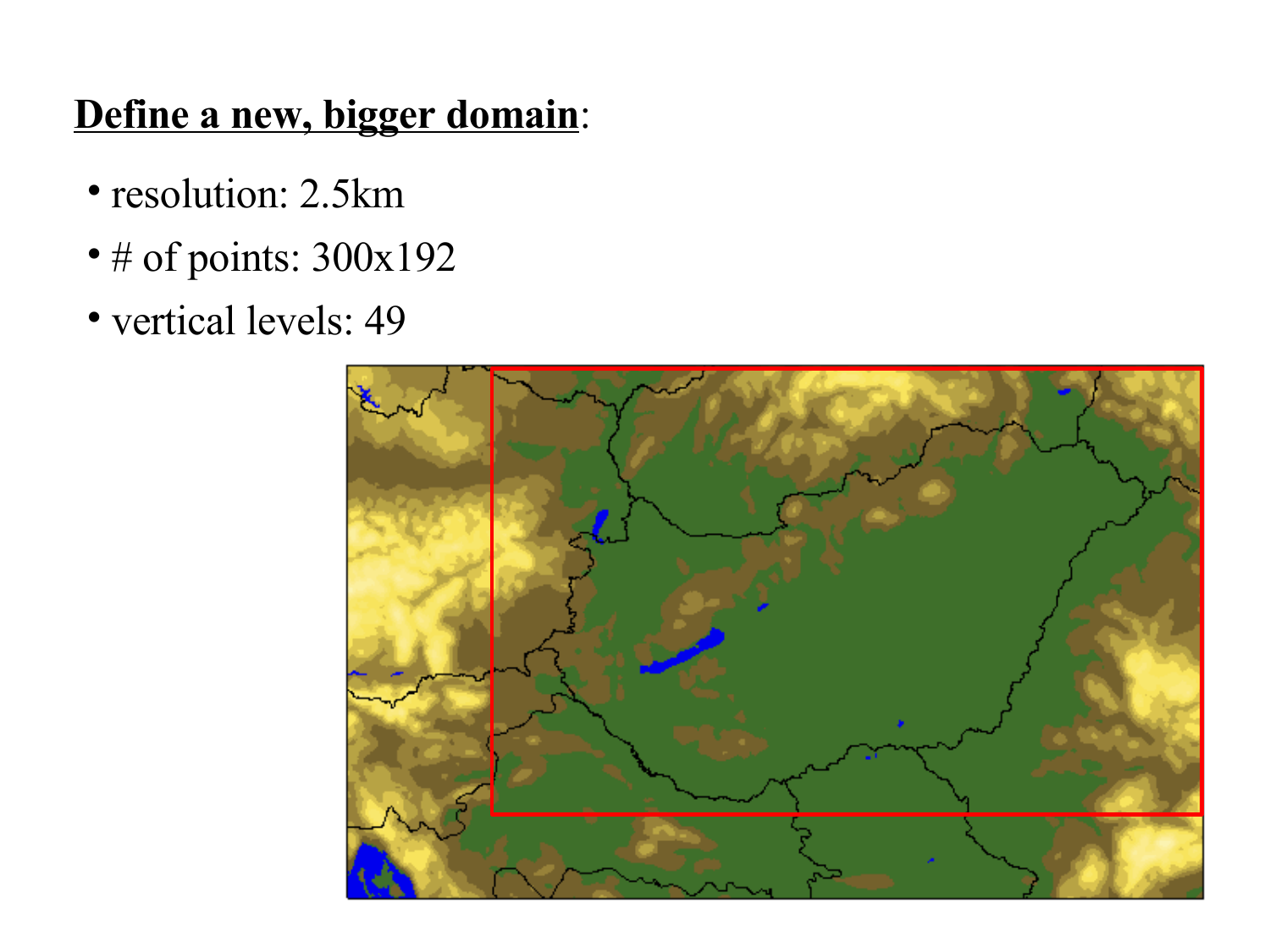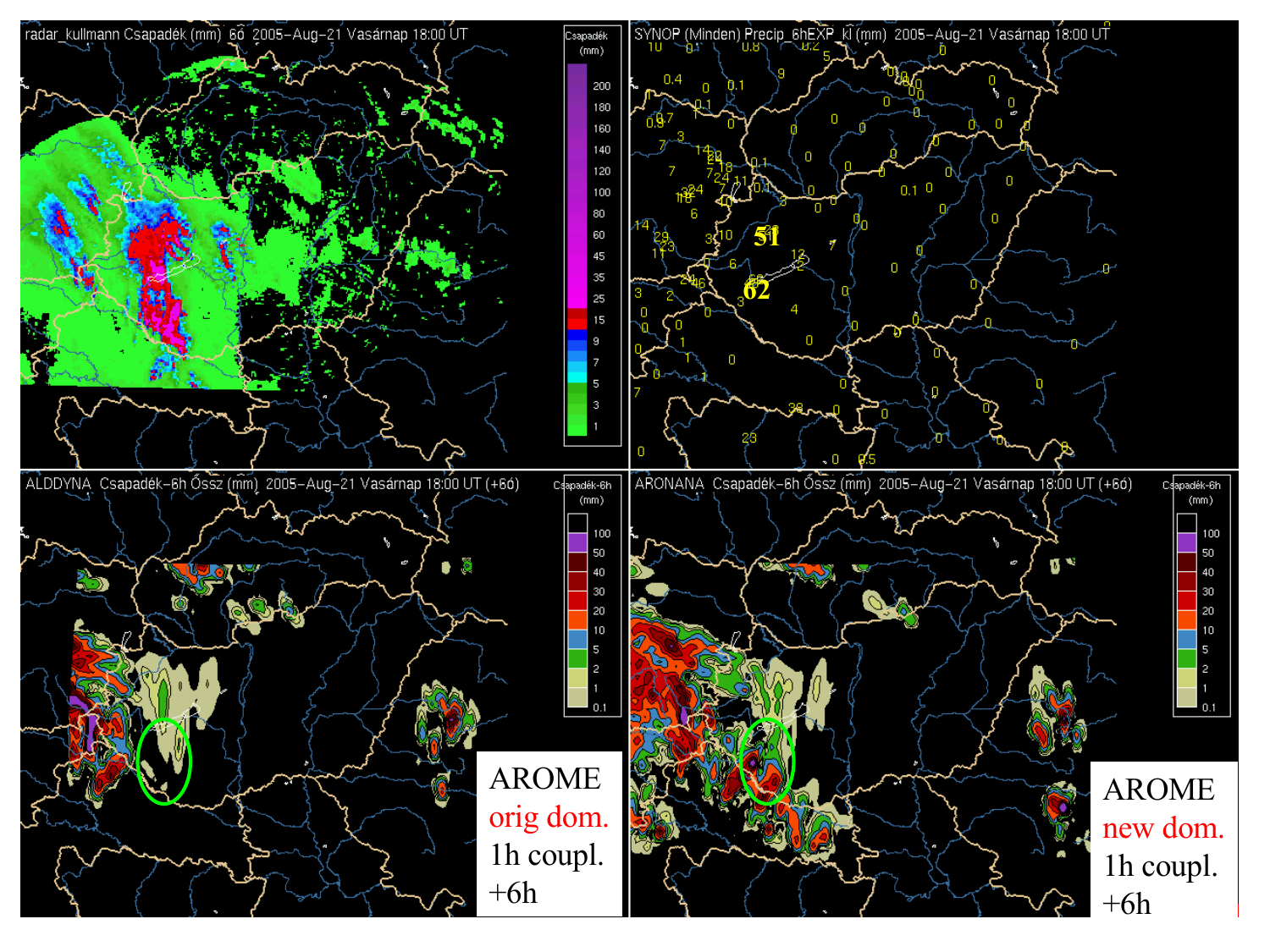